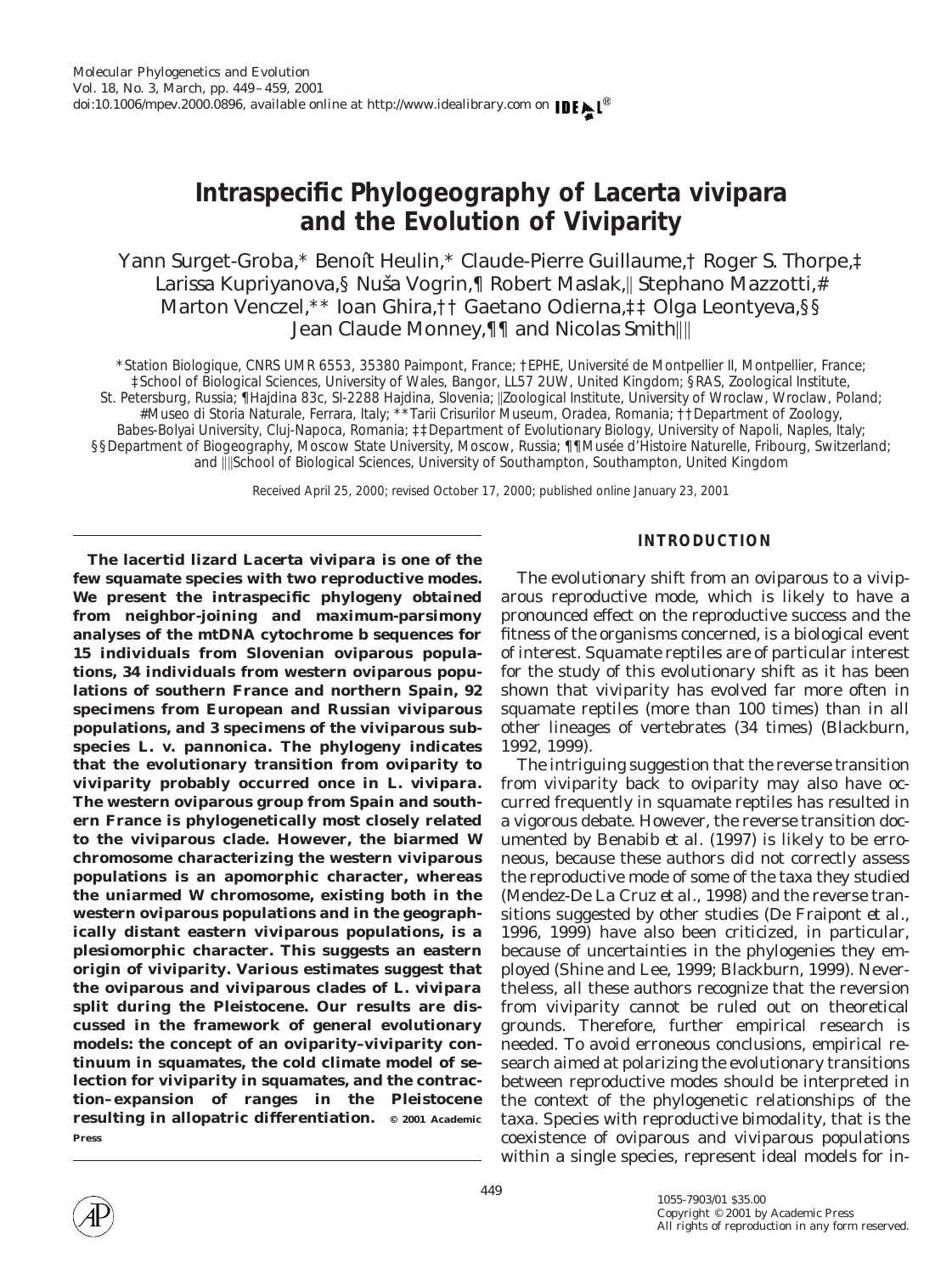vestigating this problem. Indeed, intraspecific phylogenies are less subject to reconstruction artifacts (e.g., long branch attraction; Sanderson *et al.,* 2000) than high level phylogenies. Furthermore, in high-level phylogenies, the problem of missing (extinct) intermediate clades can be misleading in polarizing evolutionary transitions. Reproductive bimodality has been documented for three species of squamates: the Australian scincid lizards, *Lerista bougainvilli* and *Saiphos equallis* (Fairbairn *et al.,* 1998; Qualls, 1996; Qualls *et al.,* 1995; Qualls and Shine, 1998; Smith and Shine, 1997), and the Eurasian lacertid lizard, *Lacerta vivipara.*

In *L. vivipara,* viviparous populations occur from central France and the British Isles up to Scandinavia and eastern Russia. Oviparous populations of *L. vivipara* were first identified in the extreme southwest of the range, from the Cantabrian mountains in Spain up to the Pyrenees and Aquitaine regions in southern France (Lantz, 1927; Braña and Bea, 1987; Heulin, 1988; Heulin and Guillaume, 1989). No contact zones have been found between oviparous and viviparous populations in southern France (Heulin and Guillaume, 1989). Characteristics of viviparity (with persistence of nonfunctional oviparous structures); similarity in morphology, ecology, allozymes, and mtDNA; and successful experimental (laboratory) hybridizations all suggest that oviparous and viviparous populations of *L. vivipara* are very closely related and, hence, are likely to have diverged only recently (Arrayago *et al.,* 1996; Bea *et al.,* 1990; Guillaume *et al.,* 1997; Heulin, 1990; Heulin *et al.,* 1992, 1993, 1999). A biogeographic scenario, based on Pleistocene events, may account for this recent evolution, and for the geographic distribution of the two reproductive forms (Heulin *et al.,* 1993). During the Quaternary glaciations, the original populations (presumably still oviparous) may have retreated in two directions: southwest and southeast. Viviparity evolved and rapidly propagated among the southeastern populations, somewhere between the Balkan Peninsula and the south of Russia, whereas the southwestern populations remained oviparous in the Pyreneo–Iberian region. During interglacial periods (including the present postglacial period), the newly evolved viviparous populations would have progressively (re)colonized northeastern and northwestern countries, without any secondary contact with the residual oviparous populations isolated in the southwestern (Pyreneo–Iberian) refugium (Heulin *et al.,* 1993).

This scenario, suggesting that viviparity was rapidly selected during a period of cold climate conditions, is in accord with a widely accepted theory ("cold climate theory") for the selective pressures associated with the evolution of viviparity in squamates. Moreover, the time scale of this scenario is in accord with our allozymes and mtDNA analyses which both suggest that the differentiation of the two reproductive forms of *L.*

*vivipara* could have begun between 2 and 0.5 mybp, that is, during the Pleistocene (Guillaume *et al.,* 1997; Heulin *et al.,* 1999). Finally, some aspects of this scenario are also consistent with a karyological variation identified in *L. vivipara:* females from southwestern oviparous populations and from eastern viviparous populations both have an uniarmed (acrocentric–subtelocentric) W chromosome, whereas those from western viviparous populations possess a biarmed (metacentric) W chromosome (Odierna *et al.,* 1998; and Fig. 1). Assuming that oviparity corresponds to the ancestral (pleisomorphic) reproductive mode in squamates (see above and Discussion), then the presence of an "oviparous-like" (i.e., uniarmed) W chromosome in the eastern viviparous populations effectively supports the hypothesis that the center of origin of viviparity of *L. vivipara* should be eastern. However, until recently, no residual oviparous populations had been found in this geographic area. Therefore, the very recent discovery of oviparous populations of *L. vivipara* in Slovenia (Heulin *et al.,* 2000) reactivates the question. Could these Slovenian populations be considered as belonging to the oviparous lineage from which viviparity arose?

Molecular phylogeography (Avise *et al.,* 1987) is an appropriate tool to investigate the evolution of viviparity and the biogeographic history of *L. vivipara.* In a preliminary study, Heulin *et al.* (1999) investigated the relationships between some oviparous and viviparous populations using 16S rDNA mtDNA and showed the existence of a major phylogeographic break between the oviparous and viviparous populations of *L. vivipara.* However, the level of variation of the 16S rDNA sequences was too low to fully resolve relationships between the two forms and several key hypotheses may be critically tested by the use of a faster evolving gene (cytochrome *b*) and a much more comprehensive sample.

The sample in this study includes several important groups that were not previously taken into account: the eastern viviparous group (i.e., with uniarmed W chromosome), the oviparous group recently discovered in Slovenia (Heulin *et al.,* 2000), and the viviparous subspecies *L. v. pannonica* (Lac and Kluch, 1968) inhabiting some lowlands of central Europe (eastern Austria, northern Hungary, and southern Slovakia). We use these data to determine if the eastern viviparous group (with uniarmed W) and the western viviparous group (with biarmed W) are a single viviparous clade or if viviparity arose twice. We also establish the phylogenetic position of Slovenian populations and the subspecies *L. v. pannonica.*

#### **MATERIALS AND METHODS**

Tissue samples were obtained from specimens conserved in 95% ethanol. Two lacertid species, *Lacerta*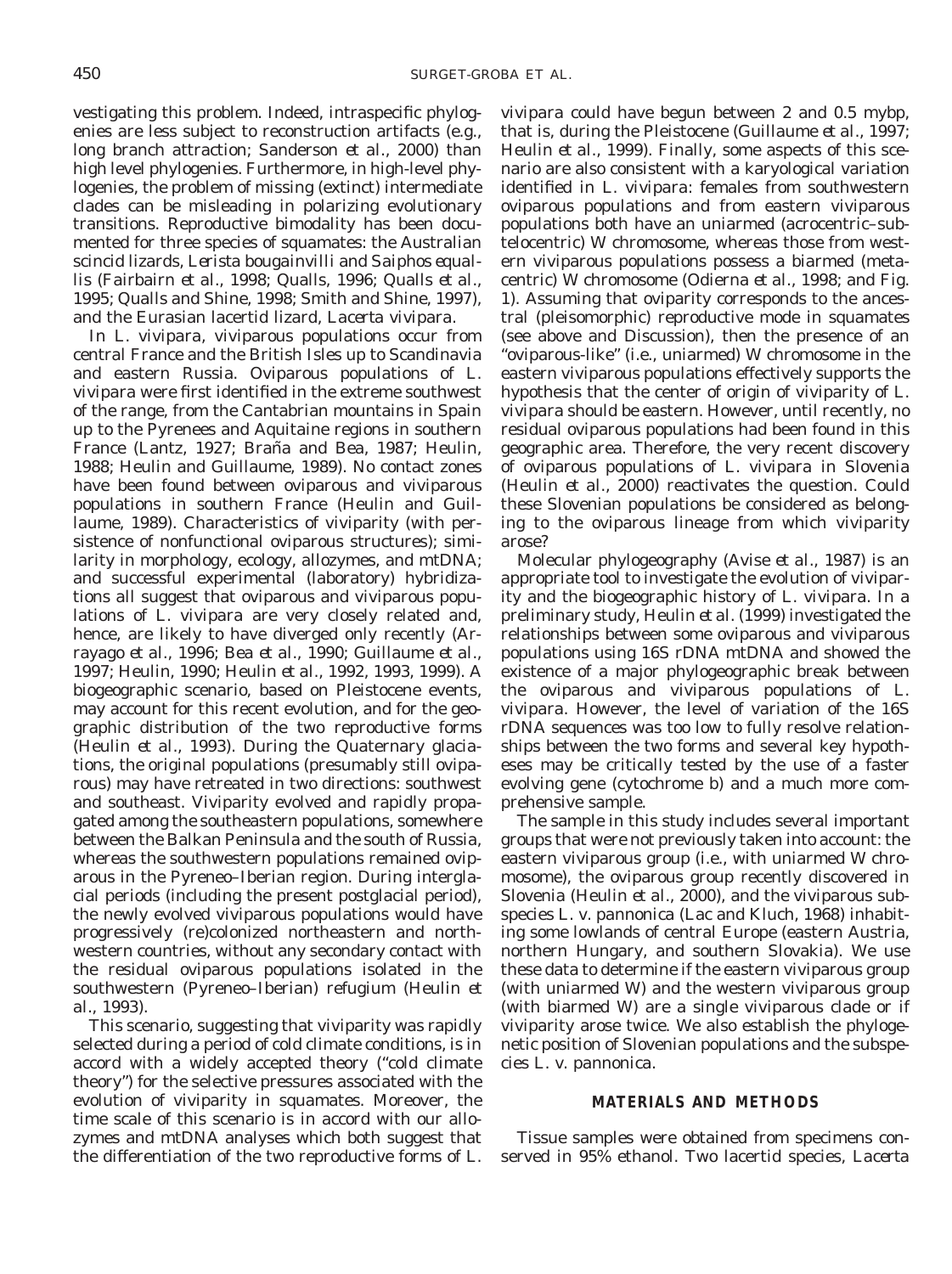

**FIG. 1.** Localities of the sampled populations. General map (A) and detailed map for southwestern Europe (B) and the Balkan peninsula (C). Population codes as in Table 1: 1 to 5 Slovenian oviparous group, 6 to 18 western oviparous group, 19 to 29 eastern viviparous populations, 30 to 55 western viviparous group, and 56 and 57 populations of the viviparous subspecies *L. v. pannonica.* The dashed lines are the geographic limits (after Kupriyanova, 1990; Odierna *et al.,* 1998) between the western viviparous group with a biarmed W chromosome, the eastern viviparous group with an uniarmed W chromosome, and the subspecies *L. v. pannonica* which also possess a uniarmed W.

*bilineata* (from Paimpont, France) and *Podarcis muralis* (from Souprosse, France), were used as outgroups in our analysis. Our ingroup data set (list of origin and localization in Table 1 and Fig. 1) consisted of 34 specimens from the western (French and Spanish) oviparous group, 15 specimens from the Slovenian oviparous group, 74 specimens from the western viviparous group (with biarmed W chromosome), 18 specimens from the eastern viviparous group (with uniarmed W), and 3 specimens from the subspecies *L. v. pannonica* which is viviparous (personal observation) and also possesses an uniarmed W chromosome (Kupriyanova and Böhme, 1997). All the sequences used in our study are deposited in the GenBank database under Accession No. AF247976 to AF248007.

Total DNA was chelex extracted according to Estoup *et al.* (1996) from small amounts of tail. A 429-bp segment of mtDNA (406 bp from cytochrome *b* and 23 bp from the adjacent Glu-tRNA genes; Fig. 2) was amplified using primers MVZ04 and MVZ05 (Smith and Patton, 1991). Sequencing of double-stranded DNA was performed in both directions using a Big Dye terminator cycle sequencing kit (Perkin–Elmer Biosystems) using the manufacturer's instructions and sequences were run on an ABI 310 genetic analyzer (Perkin–Elmer Biosystems). Sequence were aligned using Sequencher and phylogenetic analyses were performed with PAUP\* version 4.0b4 (Swofford, 1999) using maximum-parsimony (MP, heuristic search and 100 random addition of sequences) and neighbor-joining (NJ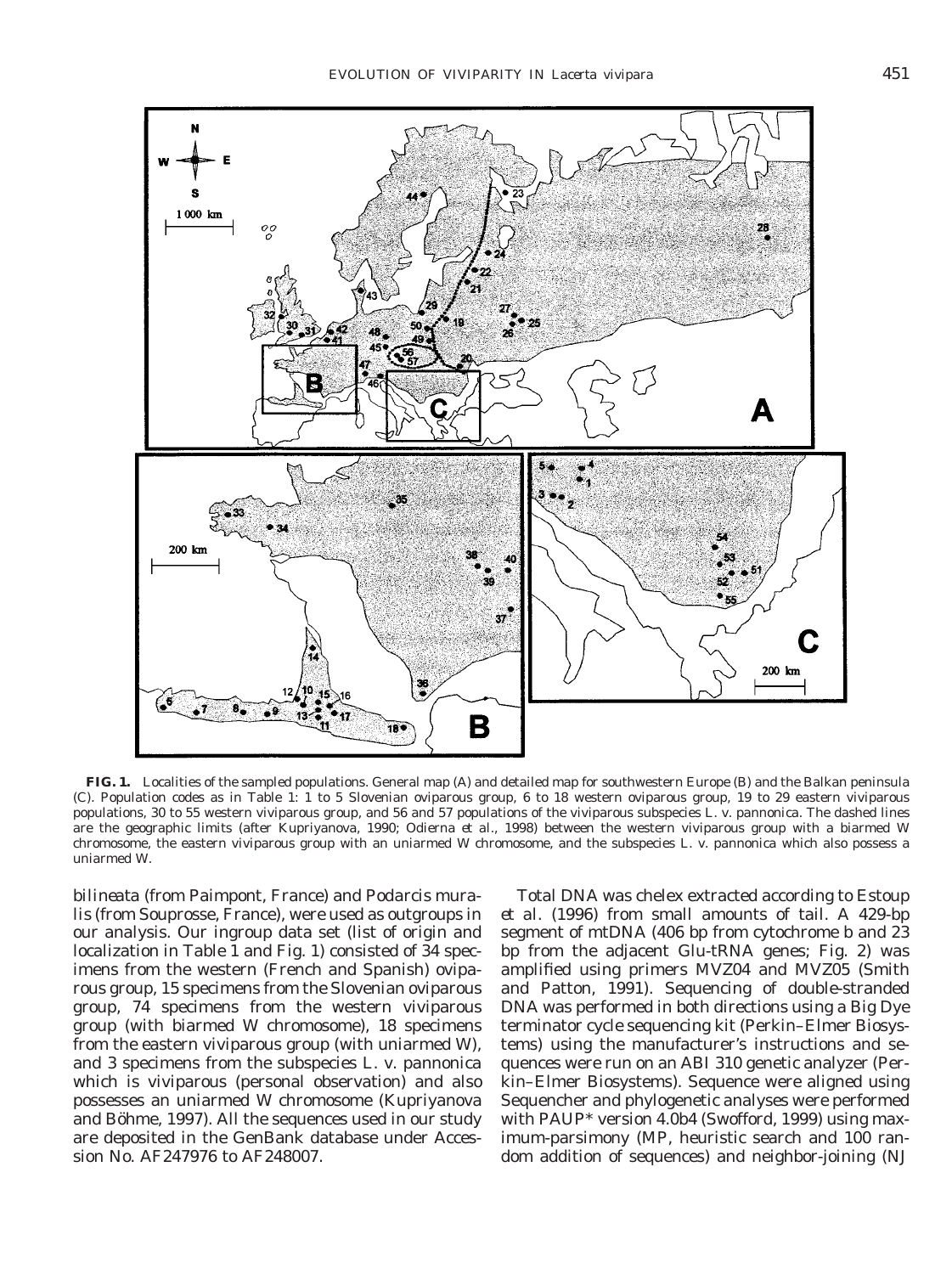## **TABLE 1**

## **Origin of Samples, Population Code, Sample Size, and Codes of the Haplotypes Identified**

| Country                       | Locality                  | Population code                       | Sample size      | Haplotype        |
|-------------------------------|---------------------------|---------------------------------------|------------------|------------------|
|                               |                           | Oviparous populations                 |                  |                  |
| Slovenia                      | Medvece-Dravsko Pole      | 1                                     | $\mathbf{1}$     | OS <sub>1</sub>  |
|                               | Cerknisko Jezero          | $\boldsymbol{2}$                      | 3                | OS <sub>1</sub>  |
|                               | Rakov Skocjan             | 3                                     | 3                | OS <sub>1</sub>  |
|                               | Pohorje-Kot               | 4                                     | 4                | OS <sub>1</sub>  |
|                               | Podkoren-Zelenci          | 5                                     | 4                | OS <sub>1</sub>  |
| Spain                         | Puerto de Letariegos      | 6                                     | 1                | OC <sub>4</sub>  |
|                               | Puerto de Tama            | 7                                     | 1                | OC <sub>3</sub>  |
|                               | Alto de Tornos            | 8                                     | $\boldsymbol{2}$ | OC <sub>2</sub>  |
|                               | Alto de Barazar           | 9                                     | $\mathbf{1}$     | OC <sub>2</sub>  |
| France                        | Irati                     | 10                                    | $\boldsymbol{2}$ | OC <sub>1</sub>  |
|                               | Pourtalet                 | 11                                    | $\bf 5$          | OC1              |
|                               | Moura de Montrol          | 12                                    | $\boldsymbol{2}$ | OC5(1)/OF1(1)    |
|                               | Gabas                     | 13                                    | $\boldsymbol{7}$ | OC1(6)/OF1(1)    |
|                               |                           |                                       | $\boldsymbol{2}$ |                  |
|                               | Saint Raphaël             | 14                                    |                  | OF1              |
|                               | Louvie                    | 15                                    | 4                | OF1(2)/OF2(2)    |
|                               | Plateau de Ger            | 16                                    | $\mathbf{1}$     | OF3              |
|                               | Col des Palomières        | 17                                    | 3                | OF1              |
|                               | Pinet-Bélesta             | 18                                    | 3                | OF4              |
|                               |                           | Viviparous populations                |                  |                  |
| <b>Bielorussia</b>            | Grodno                    | 19                                    | $\mathbf{1}$     | VU1              |
| Romania                       | Mures county              | 20                                    | $\overline{5}$   | VU <sub>4</sub>  |
| Russia                        | Pskov                     | 21                                    | $\mathbf{1}$     | VU <sub>2</sub>  |
|                               | Loga                      | 22                                    | $\mathbf{1}$     | VU <sub>2</sub>  |
|                               | Srednii island            | 23                                    | 1                | VU1              |
|                               | Krasnicti                 | 24                                    | $\mathbf{1}$     | VU1              |
|                               | Tchekchov                 | 25                                    | $\boldsymbol{2}$ | VU <sub>2</sub>  |
|                               | <b>Borovsk</b>            | 26                                    | $\mathbf{1}$     | VU1              |
|                               | Volokolamsk               | 27                                    | $\boldsymbol{2}$ | VU1              |
|                               |                           |                                       |                  |                  |
|                               | Turukchanskii Krai        | 28                                    | 3                | VU1(2)/VU3(1)    |
|                               | Rybachii                  | 29                                    | $\boldsymbol{2}$ | VB <sub>11</sub> |
| England                       | <b>Bristol</b>            | 30                                    | $\overline{5}$   | VB1              |
|                               | Winchester                | 31                                    | 4                | VB1(3)/VB2(1)    |
|                               | Anglesey                  | 32                                    | 3                | VB1              |
| France                        | Saint Rivoal              | 33                                    | $\boldsymbol{2}$ | V <sub>B1</sub>  |
|                               | Paimpont                  | 34                                    | 4                | VB1(2)/VB3(2)    |
|                               | Rambouillet               | 35                                    | $\mathbf{1}$     | VB4              |
|                               | Mas de la Barque          | 36                                    | 3                | VB1              |
|                               | Chambery                  | 37                                    | $\boldsymbol{2}$ | VB1              |
|                               | <b>Bonnevaux</b>          | 38                                    | $\boldsymbol{6}$ | VB5(5)/VB6(1)    |
| Switzerland                   | Lac de Joux               | 39                                    | 1                | VB1              |
|                               | <b>Chatel Saint Denis</b> | 40                                    | 1                | VB1              |
| Belgium                       | Kalmthout                 | 41                                    | 4                | VB1              |
| Netherlands                   | Overasseltse-Haterste     | 42                                    | $\mathbf{1}$     | VB1              |
| Denmark                       | Jutland                   | 43                                    | 1                | VB1              |
| Sweden                        | Umea                      | 44                                    | $\mathbf{1}$     | VB1              |
| <b>Czech Republic</b>         | Trebon                    | 45                                    | 1                | VB1              |
| Italy                         | Lago Casera               | 46                                    | $\mathbf{1}$     | VB8              |
|                               | Chiareggio                | 47                                    | 1                | VB7              |
| Poland                        | Szklarska Poreba          | 48                                    | $\overline{5}$   | VB1              |
|                               | Ustrzyki Gorne            | 49                                    | $\overline{5}$   | VB9              |
|                               | Krutyn                    | 50                                    | $\bf 5$          | <b>VB10</b>      |
|                               | Rila-Beli Iskar           | 51                                    | 3                | <b>VB11</b>      |
| <b>Bulgaria</b>               | Rila-Govedarci            | 52                                    | 3                | <b>VB12</b>      |
|                               | Vitocha                   | 53                                    | $\boldsymbol{2}$ | <b>VB13</b>      |
|                               |                           |                                       |                  |                  |
|                               | Balkan-Petrohan           | 54                                    | 4                | VB11             |
|                               | Pirin                     | 55                                    | 3                | VB14(2)/VB15(1)  |
|                               |                           | Viviparous subspecies L. v. pannonica |                  |                  |
| Austria                       | Moosbrunn                 | 56                                    | $\mathbf{1}$     | PA1              |
| <b>Border Austria-Hungary</b> | Fërto Lake                | 57                                    | $\boldsymbol{2}$ | PA1              |

*Note.* When different haplotypes are present in one population, the number of individuals carrying each haplotype is given between parentheses.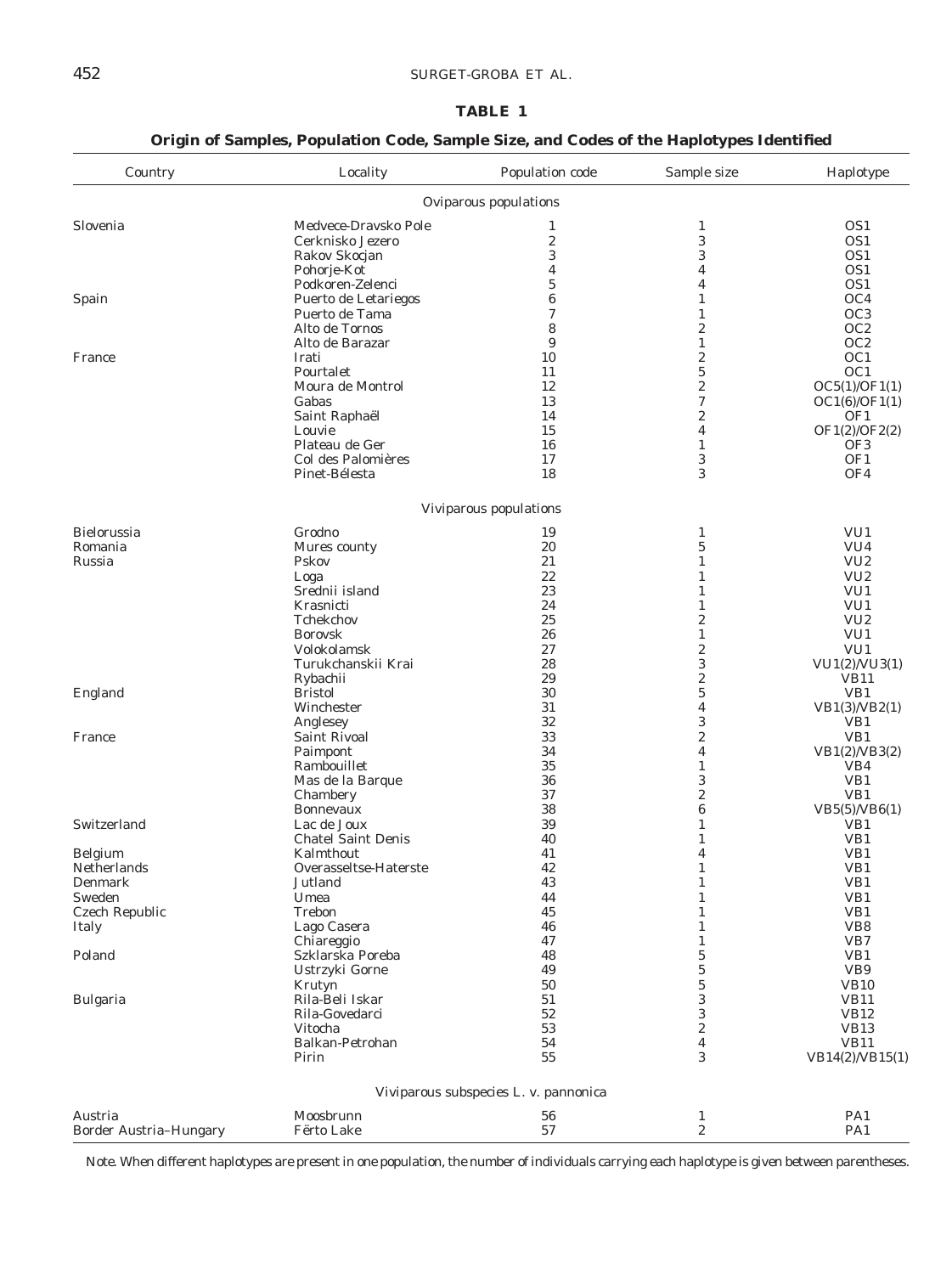

**FIG. 2.** Location of primers used and length of the DNA fragment analyzed.

with Juke and Cantor distances) methods. Statistical support of nodes was estimated by bootstrapping (1000 replicates). Once the monophyly of *L. vivipara* haplotypes had been verified, we used the most basal haplotype of this species to root the phylogenetic trees. This procedure which reduces homoplasy due to the use of distant outgroups may enhance the resolution of the phylogeny (Smith, 1994; Castelloe and Templeton, 1994).

Net nucleotide divergence (Da) between geographic groups was calculated from pairwise distances (Jukes and Cantor) between haplotypes, using DnaSP version 3.14 (Rozas and Rozas, 1999). This metric, which corresponds to the between-group variation corrected for within-group variation in haplotypes, can be used in calculating the splitting time of the groups (Nei, 1987). To estimate these splitting times from Da values, we used various published evolutionary rates (1 to 4.1% per million years) for different lizards species (Thorpe *et al.,* 1993, 1994; Guebitz *et al.,* 2000; Malhotra and Thorpe, 2000). The highest rate (4.1%) for cytochrome *b* divergence was calculated by us from the net nucleotide divergence of 0.33% between two insular populations of *Podarcis atrata* (populations CG and MA from Castilla *et al.,* 1998) whose separation time is 80,000 years (Hernandez-Pacheco and Asensio, 1966). This upper rate may be relatively unreliable as it is based on so few base-pair substitutions.

#### **RESULTS**

#### *Cytochrome b Sequence Variation*

The 429 bp were aligned including 132 variable positions; no indel was detected in the coding region (406 bp) where 116 substitutions occurred with 21 amino acid changes (outgroups included). The mean base composition was A, 0.29; C, 0.24; G, 0.12; and T, 0.35; and the transition/transversion ratio was 2.7 with the outgroups and 5.6 without the outgroups. Distances between haplotypes varied between 0.2 and 6.3% within the ingroup data set and up to 22.2% when the outgroups were considered. The sequence alignment and the pairwise distance matrix are available from the authors on request.

#### *Phylogenetic Relationships*

Using maximum-parsimony reconstruction with *P. muralis* and *L. bilineata* as outgroups, we obtained 15 equally parsimonious trees of 183 steps (consistency index  $CI = 0.8361$ , retention index  $RI = 0.8438$ , rescaled consistency index  $RC = 0.7054$ . The monophyly of *L. vivipara* is strongly supported (bootstrap value  $P = 100$  both for MP and NJ analysis; see strict consensus tree and NJ tree in Figs. 3a and 3b). Using the most basal haplotype of *L. vivipara* (i.e., OS1 of the Slovenian oviparous group) as outgroup, we obtained 15 equally parsimonious trees of 65 steps (CI =  $0.8615$ ,  $RI = 0.9362$ ,  $RC = 0.8065$ ). This second procedure, which enhanced the resolution of the phylogeny (see further important nodes resolved in Fig. 3), did not modify the topologies of the strict consensus and of the NJ trees.

Five different clades can be distinguished. The first dichotomy is found between the haplotype OS1 (clade A, characterizing all the Slovenian oviparous populations) and a second clade composed of all other haplotypes. The monophyly of this second clade is not well supported by parsimony analysis, but is supported by NJ analysis  $(P = 75)$  and also by chromosomal data (see Discussion). In this second clade, four haplogroups can be distinguished: clade B, the western oviparous group (populations 6 to 18 from southwestern France and northwestern Spain, with haplotypes OC1 to OC5 and OF1 to OF4; Table 1 and Fig. 1); clade C, the haplotype (PA1) observed in the three specimens of *L. v. pannonica* (Austrian lowland population 56–57 in Table 1 and Fig.1); clade D, the eastern viviparous group in which the W chromosome is uniarmed (populations 19 to 28 from Bielorussia, Russia, and Romania, with haplotypes VU1 to VU4; Table 1 and Fig. 1); and clade E, the western viviparous group in which the W chromosome is biarmed (populations 29 to 55, with haplotypes VB1 to VB15; in Table 1 and Fig. 1).

The monophyletic nature of the viviparous group (clade  $C + D + E$ ) is not supported by the MP consensus tree because of the unresolved position of *L. v. pannonica.* However, the NJ analysis suggests that this group could be monophyletic (bootstrap  $P = 53$ ). The monophyly of the western  $+$  eastern viviparous group (clade  $D + E$ ) is suggested both by parsimony and NJ analyses ( $P = 65$  and  $P = 64$ , respectively).

Within clade B, which comprises all the haplotypes observed in the oviparous populations from southern France and northern Spain, two phylogeographic groups can be distinguished (Figs. 3a and 3b): a southwestern group (clade B1,  $P = 62$  in MP,  $P = 87$  in NJ) corresponding to the haplotypes (OC1 to OC5) observed in the oviparous populations extending from the Cantabrian mounts up to western Pyrenees (populations 6 to 13 in Table 1 and Fig. 1) and a northeastern group (clade B2,  $P = 71$ ) corresponding to the haplotypes (OF1 to OF4) observed in the populations from the north of Aquitaine and from the central and eastern Pyrenees (populations 12 to 18). On the geographic boundary between these northeastern and southwest-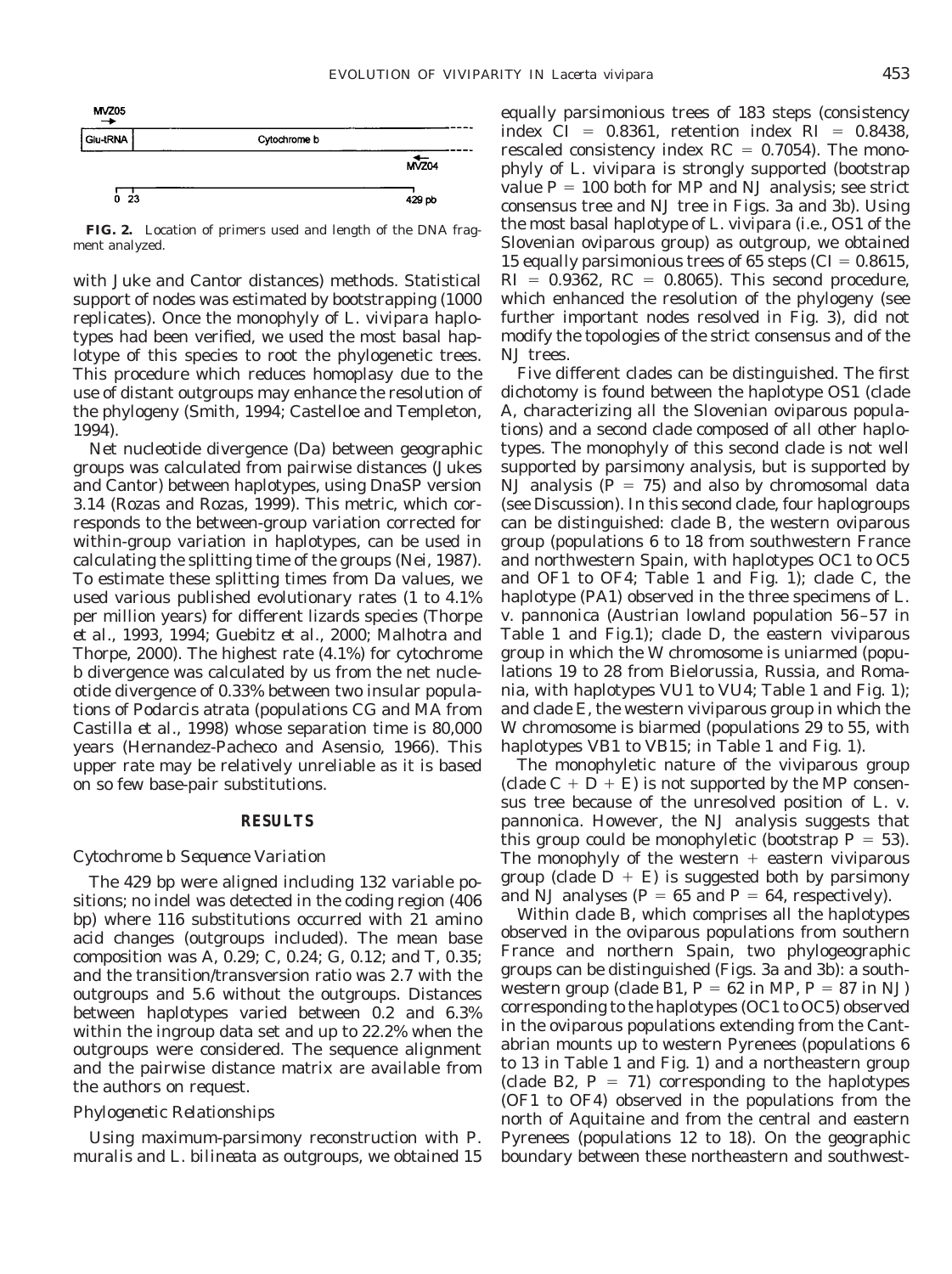

**FIG. 3.** Phylogenetic trees of *Lacerta vivipara,* obtained from parsimony (a) and neighbor-joining (b) analyses. Bootstrap values exceeding 50% are presented: values obtained with *Lacerta bilineata* and *Podarcis muralis* as outgroups (above branches) and values obtained with the OS1 haplotype as outgroup (below branches). The main groups identified are indicated on the right of the trees: the Slovenian oviparous (Clade A), the western oviparous (Clade B1 + B2), the viviparous subspecies *L. v. pannonica* (C), the eastern viviparous (clade D), and the western viviparous (clade E) groups. The numbers between parentheses represent population codes (as in Fig. 1).

ern haplogroups, we found two oviparous populations which possess haplotypes of the two clades (i.e., coexistence of haplotypes OF1 and OC5 in population 12 and of haplotypes OF1 and OC1 in population 13; Table 1 and Fig. 1).

### *Net Nucleotide Divergence and Divergence Times of Clades*

The net nucleotide Da, and the corresponding estimate of splitting time, of the major clades are presented in Table 2. The haplotype of the subspecies *L. v. pannonica* was not taken into account for calculation of divergence between western oviparous and viviparous groups, because of the uncertainty about its phylogenetic position.

## **DISCUSSION**

## *The Phylogenetic Position of the Oviparous Populations from Slovenia*

The biogeographic scenario presented in the Introduction hypothesizes that the Slovenian oviparous populations belongs to—or is the closest extant relative of—the oviparous lineage from which viviparity arose. This hypothesis is rejected: our study estab-

#### **TABLE 2**

#### **Net Nucleotide Divergence (Da and 95% Confidence Intervals) and Estimated Splitting Times between Clades**

| <b>Divergence</b>                                                                            |                                                                    | Splitting time (mybp)                                                             |                                                                    |  |
|----------------------------------------------------------------------------------------------|--------------------------------------------------------------------|-----------------------------------------------------------------------------------|--------------------------------------------------------------------|--|
| between clades                                                                               | Da (95% CI)                                                        | А                                                                                 | в                                                                  |  |
| A vs $(B + C +$<br>$D + E$<br>B vs $(D + E)^a$<br>D vs E<br>B <sub>1</sub> vs B <sub>2</sub> | $4.2(2.2-6.2)$<br>$1.8(1.0-2.6)$<br>$1.9(1.1-2.7)$<br>$0.9(0-1.9)$ | $1.02(0.54 - 1.51)$<br>$0.44(0.24 - 0.63)$<br>$0.46(0.27-0.66)$<br>$0.22(0-0.46)$ | $4.2(2.2-6.2)$<br>$1.8(1.0-2.6)$<br>$1.9(1.1-2.7)$<br>$0.9(0-1.9)$ |  |

*Note.* Clades as in Fig. 3. The splitting times were estimated using a divergence rate of 4.1% (A) or of 1% (B) (see Materials and Methods).

*<sup>a</sup>* Given its uncertain phylogenetic position, we did not take into account the subspecies *L. v. pannonica,* for calculating the Da and the splitting time of the western oviparous vs viviparous clades.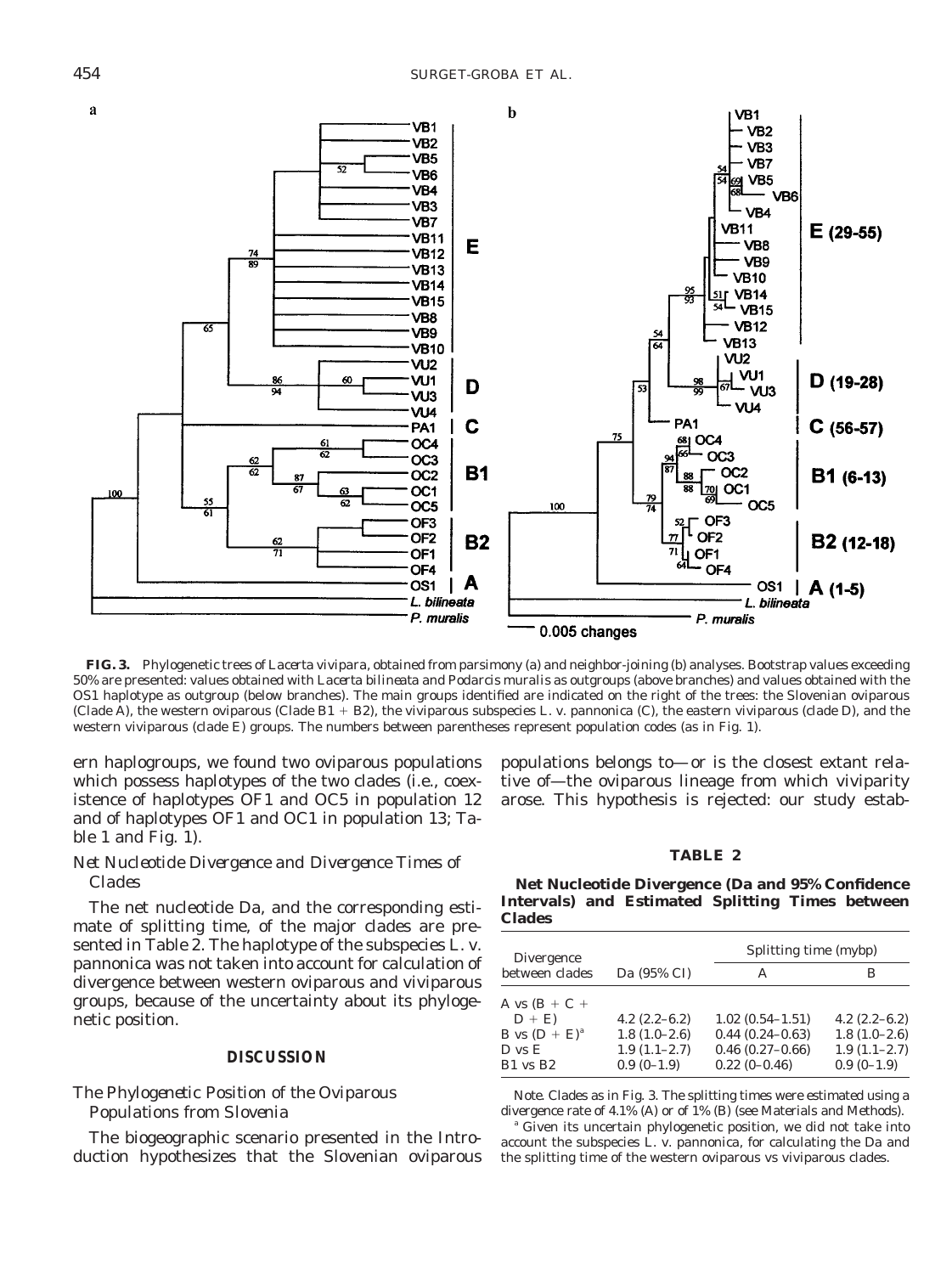lishes that the single haplotype (OS1) observed in all the oviparous populations of Slovenia clearly branches off at the base of the phylogenetic tree, before all other oviparous and viviparous lineages of *L. vivipara.*

This result, obtained from analysis of mtDNA sequences, is congruent with karyological data. It has long been stressed that a particular karyological event occurred in *L. vivipara:* an unequal number of chromosomes in males and females (respectively  $2N = 36$  and 35 chromosomes), which has been documented for the viviparous populations and for the western oviparous populations of this species, has been interpreted as the result of a fusion of an ancestral W chromosome with an autosome, giving rise to a neo-W and to a particular female sex chromosome system called Z1Z2W (Chevalier *et al.,* 1979; Odierna *et al.,* 1993, 1998; Belcheva *et al.,* 1986; Kupriyanova *et al.,* 1995; Kupriyanova and Rudi, 1990; Kupriyanova 1986, 1990; Kupriyanova and Böhme, 1997). However, the evolutionary stage just prior to the  $W +$  autosome fusion, (i.e., females with  $2N = 36$  chromosomes) had not been discovered until very recently. Our recent karyological investigations reveal that females from all the Slovenian oviparous populations exhibit a chromosomal formula  $(2N = 36)$ that corresponds to the ancestral evolutionary stage (Odierna *et al.,* 2001).

The fact that karyological and mtDNA analyses both indicate that the Slovenian oviparous group branches off before the western (French–Spanish) oviparous group and the fact that these two oviparous groups exhibit reproductive differences (Heulin *et al.,* 2000) provide a rare example of the oviparity–viviparity continuum (Shine, 1983; Qualls *et al.,* 1997). Presumably the evolutionary shift from oviparity to viviparity in squamates proceeds through a gradual increase in the length of time eggs are retained *in utero* prior to oviposition; that is through a gradual increase in the developmental stage reached by the embryos at oviposition, which results in a gradual shortening of the subsequent incubation period of the eggs.

We observed that the eggs laid by females of the Slovenian clade contain embryos significantly less developed at the time of oviposition and require significantly longer incubation period before hatching than the eggs laid by females of the western (French-Spanish) oviparous clade (Heulin *et al.,* 2000). In accord with the positions of these two clades in our phylogenetic tree, Slovenian and Spanish–French oviparous clades of *L. vivipara* might thus represent respectively a earlier and a later stage on an oviparity–viviparity continuum.

## *Phylogeography of the Western (French and Spanish) Oviparous Populations*

Our study reveals that the western oviparous populations, from southwestern France and northern Spain, form a monophyletic clade separate from the Slovenian oviparous clade. This western oviparous clade is nevertheless composed of two haplogroups which have distinct geographic distributions: a southwestern group (haplotypes OC1 to OC5 populations 6 to 11 in Table 1 and Fig. 1) and a northeastern group (haplotypes OF1 to OF4; populations 14 to 18 in Table 1 and Fig. 1).

The geographic variation of cytochrome *b* haplotypes among the western oviparous populations parallels those of the *MPI* alleles (mannose phosphate isomerase enzyme): the populations from Aquitaine (including population 14) and from the eastern, central, and northwestern parts of the Pyrenean range (including our populations 15 to 18) exhibit exclusively the fastmigrating alleles *MPI110–120,* whereas the populations from the Cantabrian mountains and the southwestern Pyrenees (populations 6 to 11) exhibit exclusively the slow migrating allele *MPI<sup>90</sup>* (Guillaume *et al.,* 2000). Furthermore, the two populations in which fast migrating and slow migrating *MPI* alleles coexist (Guillaume *et al.,* 2000) correspond to those populations for which our mtDNA study reveals the coexistence of the two groups of haplotypes (haplotypes OF1 and OC5 in population 12; haplotypes OC1 and OF1 in population 13). Therefore, both allozyme and mtDNA data suggest that the western oviparous clade is composed of two distinct phylogeographic groups that have come into contact in at least two populations. This phylogeographic pattern, corresponding to the category II of Avise *et al.* (1987), is characteristic of recent, secondary, admixture zones between populations that previously evolved in allopatry. Based on *MPI* alleles, Guillaume *et al.* (2000) previously hypothesized that two groups of oviparous populations could have retreated to different refugia (one in southern France and the other in northwestern Spain) during the Pleistocene glaciations and subsequently come into secondary contact in the vicinity of the western part of the Pyrenean range (the mountain separating France from Spain) during warmer post glacial periods. Suture zones (secondary contacts) between races, subspecies or sister species, have also been documented for a wide variety of animal and plant taxa in this biogeographic area (Hewitt, 1988; Salomon and Hemin, 1982; Mossakowsky *et al.,* 1990; Lazare, 1992; A1cobendas *et al.,* 1996). The existence of such suture zones may be related to the pattern of contractions/expansions of ranges during the Pleistocene glaciations, to refugia occupied during warming periods (Pyrenean and Cantabrian mountains) as well as during cold periods (Iberian and French Lowlands), and to the existence of geographic barriers (mountain glaciers oriented east– west on the Pyrenean and Cantabrian mountains) favoring allopatric differentiation during cold periods, but becoming more permeable and allowing secondary contacts during warming periods (for general discus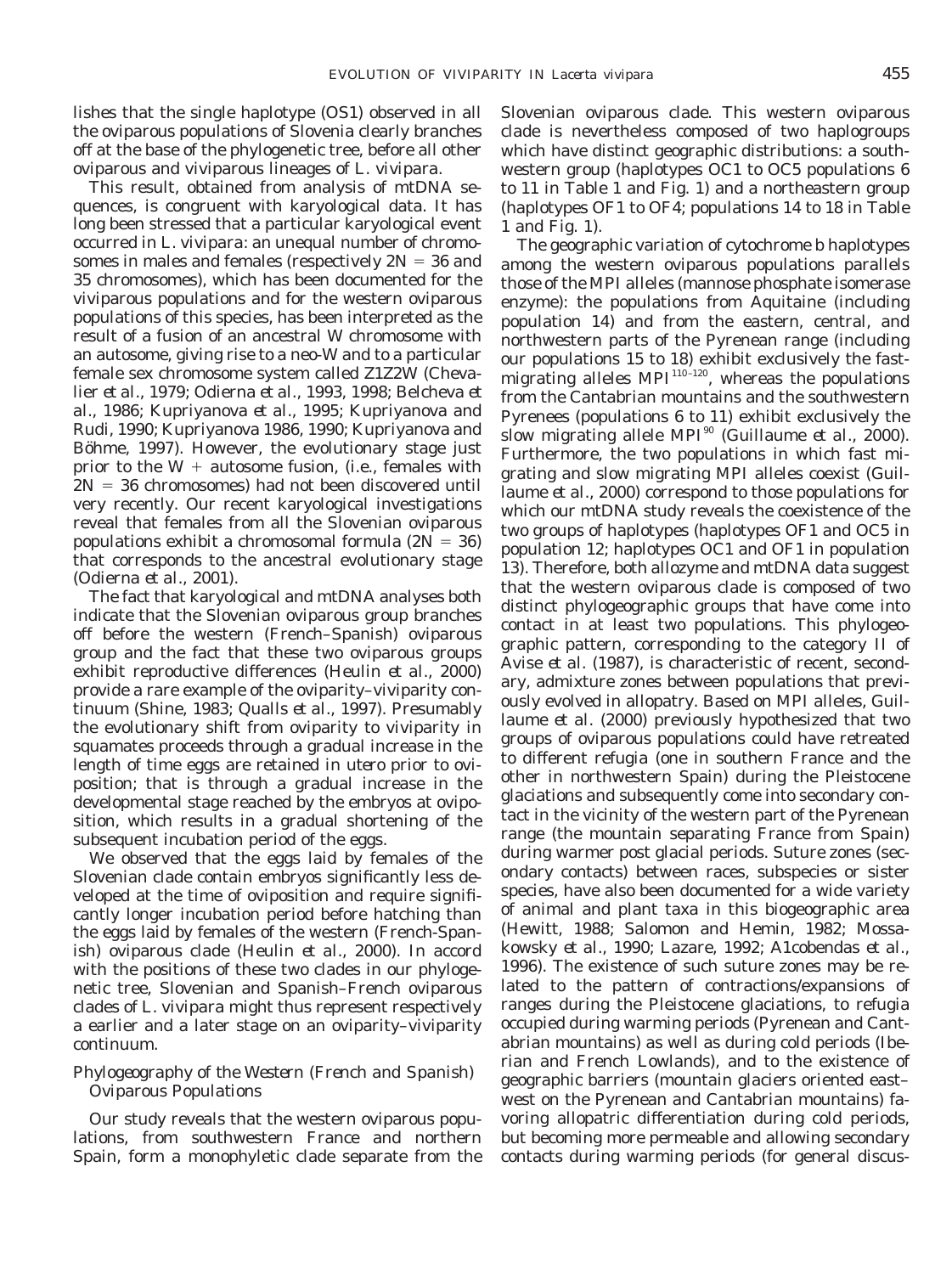sion on these subjects see Hewitt, 1996; Taberlet *et al.,* 1998; Thorpe, 1984).

## *Phylogeography and the Evolution of Viviparity of Lacerta vivipara*

Viviparity certainly evolved from oviparity in many occasions in squamates, although the possibility that the reverse transition (from viviparity back to oviparity) may also have occurred is still in dispute (see Introduction and the recent controversy in De Fraipont *et al.,* 1996, 1999; Shine and Lee, 1999; Blackburn, 1999). The topology of the phylogenetic trees of *L. vivipara* obtained in this study indicates that viviparity probably evolved only once in this species and that there is no evidence of reversal from viviparity. Some questions still remain, for example: where, and from which oviparous lineage, did viviparity arise? The existence of a plesiomorphic (uniarmed) W chromosome in both the western oviparous group and the viviparous populations from the central (subspecies *L. v. pannonica*) and eastern (clade D) parts of the species' range strongly supports the hypothesis that viviparity did not arise from the western (French and Spanish) oviparous lineage, but rather from a more eastern oviparous lineage. Given that the Slovenian oviparous lineage cannot have played this role (see above), we must therefore posit that an eastern oviparous lineage with uniarmed W actually exists, but has not yet been discovered, or that this oviparous group became extinct.

Our phylogenetic trees confirm that the uniarmed form of the W chromosome is a plesiomorphic character and, therefore, that the biarmed form of the W chromosome corresponds to an apomorphic character which appeared after the evolution of viviparity. Kupriyanova and Rudi (1990) and Odierna *et al.* (1998) hypothesized that the karyological processes involved in this transition involved a pericentric inversion that gave rise to a W chromosome with two long arms. The biogeographic scenario of Heulin *et al.* (1993) also suggests that the western part of Europe may have been secondarily colonized by the viviparous populations that initially evolved further east. In addition to the chromosomal data, our phylogenetic analysis provides other arguments supporting the hypothesis of a recent colonization of the westernmost part of Europe by viviparous populations with biarmed W chromosome. Two groups can be distinguished within the viviparous populations with biarmed W (clade E in Fig. 3): a paraphyletic group corresponding to the easternmost populations of the clade E (haplotypes VB8 to VB15, populations 29, 46, and 49 to 55) and a monophyletic group corresponding to the western populations of this clade E (haplotypes VB1 to VB7, populations 30 to 45, 47, and 48). The basal position of the former group with respect to the second group suggests a progressive differentiation of the haplotypes from east to west within clade E.

#### *Chronological and Adaptive Aspects*

Our data suggest that four evolutionary shifts occurred successively during the radiation of *L. vivipara:* (1) a fusion of the W chromosome with an autosome which resulted in a shift from females with 36 chromosomes (as observed in the extant Slovenian lineage) to females with 35 chromosomes (as observed in all other lineages); (2) the evolution of viviparity; (3) a pericentric inversion of the W chromosome, which resulted in the shift from an uniarmed W to a biarmed W within the viviparous clade; and (4) the differentiation of two subgroups within the western (French and Spanish) oviparous clade (Fig. 4).

According to our estimates of splitting times (see Table 2), all these events (except perhaps the divergence of the Slovenian lineage) could have occurred during the Pleistocene. Such estimates of divergence time should of course be considered with caution. In fact, ideally, they should have been calculated by using a divergence rate of the cytochrome *b* gene of the species studied. We actually attempted to calculate such a divergence rate by comparing the haplotypes observed in England populations and in the closest populations living on the continent, assuming that the rising see level separated these two groups about 8000 years ago. Unfortunately, because of a low level of divergence (Da  $\leq$  0) between the two groups, we were unable to calculate a realistic rate of cytochrome *b* divergence. From our allozyme data and by using a wide range of a calibration rates, we previously estimated the divergence time of the western oviparous and western viviparous groups of *L. vivipara* at between 0.5 and 2 mybp (Guillaume *et al.,* 1997; Heulin *et al.,* 1999). The congruence of the estimates of divergence time obtained from data concerning two distinct genetic system (i.e., allozymes/mtDNA), which both suggest a radiation during the Pleistocene, makes the time scale proposed plausible.

The possibility that the radiation of *L. vivipara* and, especially the evolution of viviparity in this species, occurred during the glacial phases of Pleistocene is interesting.

Its verification would provide an empirical support of the "cold climate model" positing that cold climatic conditions are one of the most important selective forces acting in favor of the evolution of viviparity in squamates (for review see Shine, 1985; Heulin *et al.,* 1991, 1997).

With regard to this, it can also be noted that the cold climate model could also account for the fact that the extant oviparous populations of *L. vivipara* are restricted to regions (NW Spain, SW France, Slovenia) of relatively low latitude compared to those occupied by most of the viviparous populations of this species. However, some viviparous populations, such as those of Bulgaria, exist at latitudes and altitudes comparable to those of the Pyre-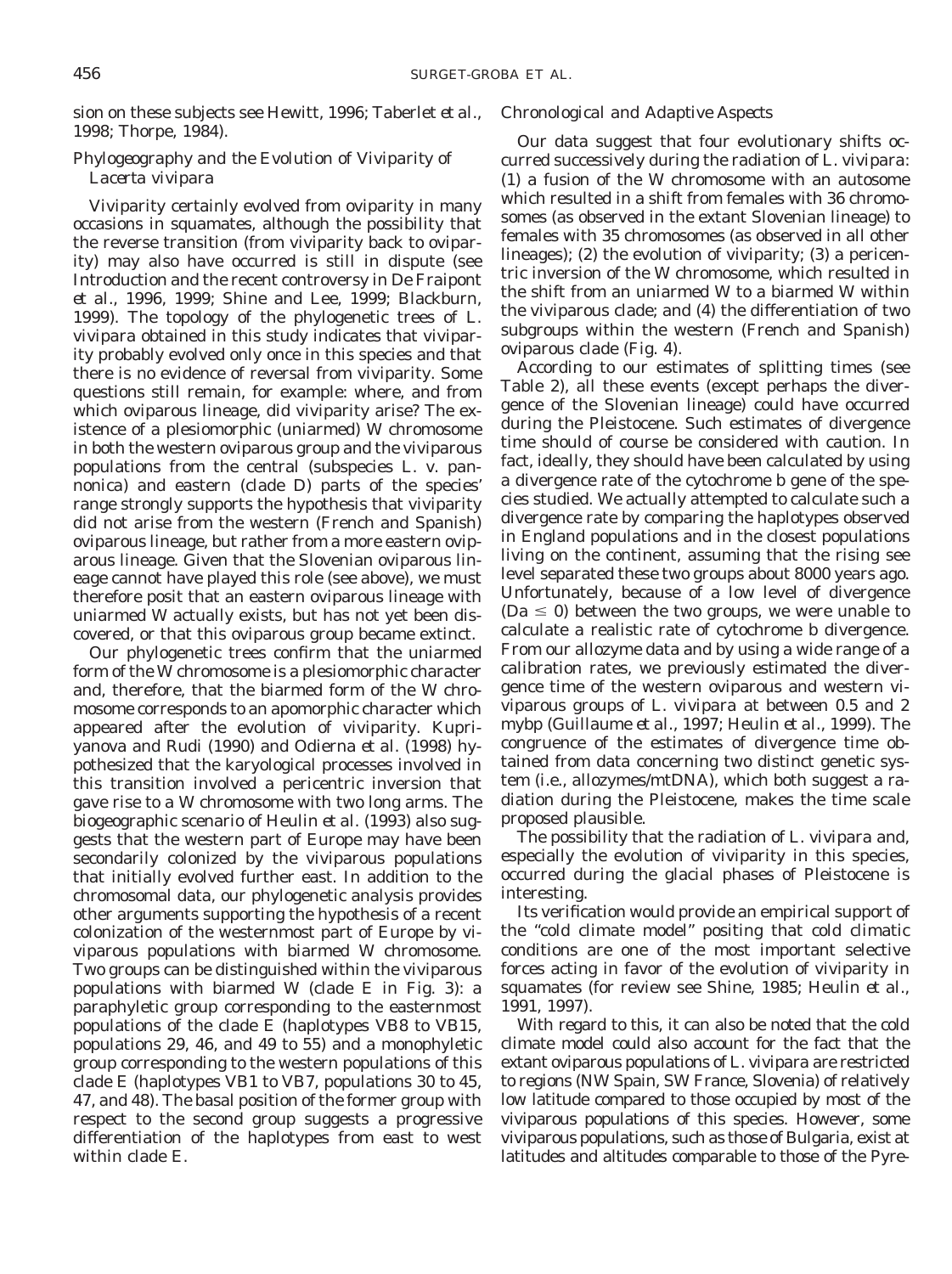

**FIG. 4.** Diagrammatic representation of the main evolutionary shifts in *L. vivipara.* Clades as in Fig. 3. The biological shifts are indicated on the right of the tree: I, translocation of W chromosome on an autosome (shift from females with  $2N = 36$  to females with  $2N = 35$ chromosomes); II, evolution of viviparity; III, pericentric inversion on the W chromosome (shift from a uniarmed to a biarmed W).

nean oviparous populations (Guillaume *et al.,* 1997). Therefore, superior adaptation to the climatic conditions at lower latitude might not be the only factor explaining the persistence of oviparous populations in some southern regions. Fortuitous historical events, such as the emergence of local isolation barriers, could also have played a role in preventing contacts between the two reproductive forms and, hence, in favoring the local persistence of isolated oviparous populations in some southern regions. For example, the emergence, during the warmer postglacial period of the late Pleistocene, of ecological conditions (extension of dry Mediterranean biota in lowlands) that were unfavorable for *L. vivipara,* might have prevented a contact between the viviparous populations of the Massif Central and the isolated oviparous populations of the Pyrenees in southern France (Heulin *et al.,* 1993, 1997; Guillaume *et al.,* 2000). At the moment, our knowledge of the geographic extension of the Slovenian oviparous lineage is insufficient to assess whether similar events could have also have led to geographic isolation of this group throughout the Pleistocene. However, it is worth noting that the Slovenian lineage is only represented by a single haplotype, which could be the result of a strong bottleneck in a small allopatric refuge population.

## **CONCLUSIONS AND PROSPECTS**

The results of this study clearly underline the considerable interest in the use of *L. vivipara* as a model for investigating numerous general evolutionary and biogeographic questions. With our current state of knowledge it is possible to propose a coherent phylogeographic and adaptive scenario integrating the concept of the oviparity–viviparity continuum, the model of allopatric differentiation associated with the contraction and expansion of ranges during the Pleistocene, and the cold climate model for the evolution of viviparity. Further research should attempt to improve and to test more thoroughly several aspects of this global scenario. In particular, we should improve our sampling in some regions (e.g., southeastern populations, Slovenian lineage, subspecies *L. v. pannonica*), and we should also attempt to investigate a more variable gene that would enable us to calculate divergence rate, from populations whose separation time is known.

#### **ACKNOWLEDGMENTS**

This work is part of a continuing international cooperation program (PICS, Phylogeography and Evolution of Viviparity in *L. vivipara*) funded by the French National Center of Scientific Research (CNRS–UMR 6553). We thank C. Grenot, M. Massot, M. Carlson, F. Braña, A. Bea, H. Strijbosch, R. Vandame, R. Avery, and D. Semenov who provided some of the samples studied. We thank Y. Picard for technical assistance.

#### **REFERENCES**

Alcobendas, M., Dopazo, H., and Alberch, P. (1996). Geographic variation in allozymes of populations of *Salamandra salamandra* exhibiting distinct reproductive modes. *J. Evol. Biol.* **9:** 83–102.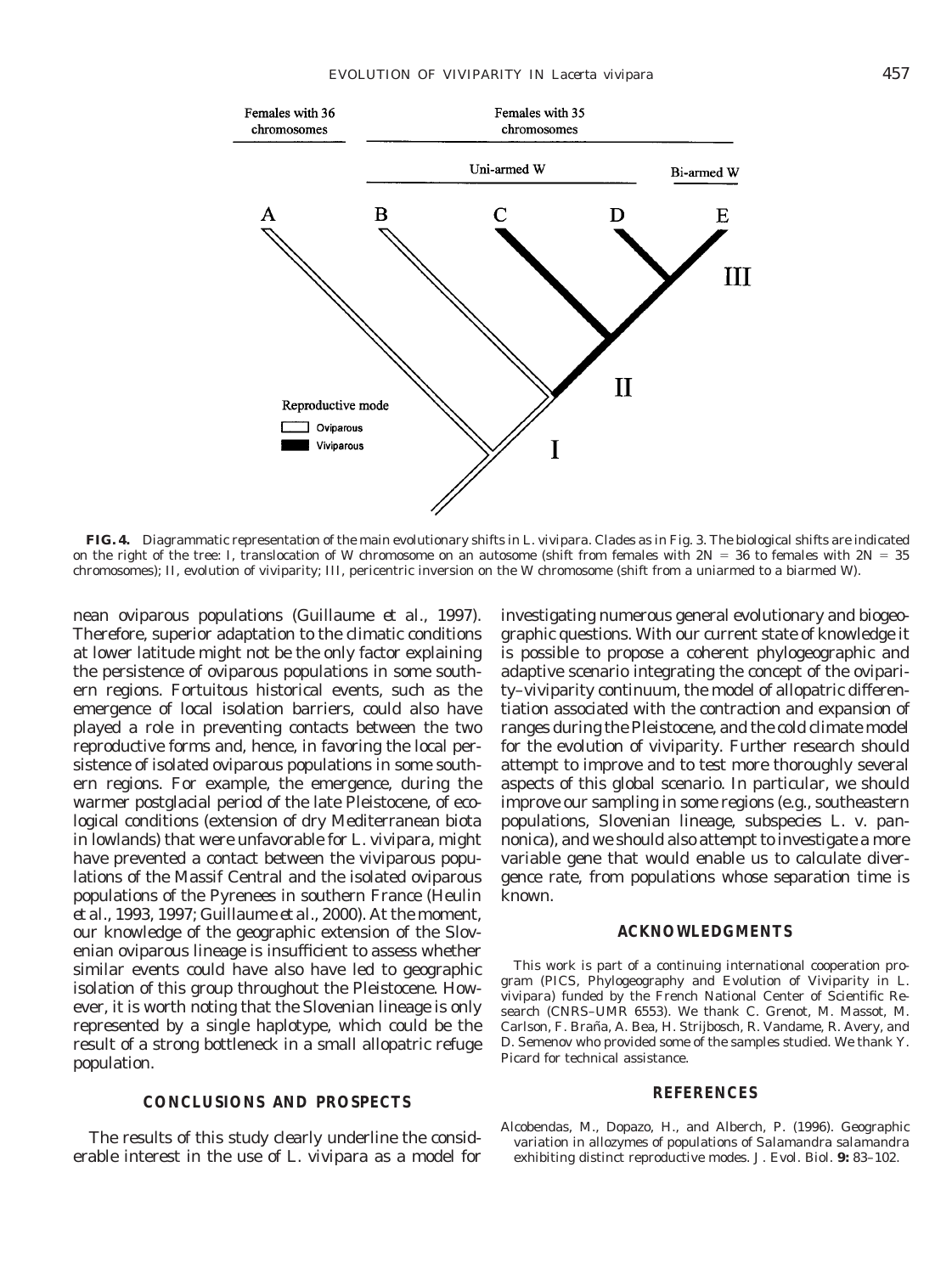- Arrayago, M. J., Bea, A., and Heulin, B. (1996). Hybridization experiment between oviparous and viviparous strains of *Lacerta vivipara:* A new insight into the evolution of viviparity in Reptiles. *Herpetologica* **52:** 333–342.
- Avise, J. C., Arnold, J., Ball, M. R., Bermingham, E., Lamb, T., Neigel, J. E., Reeb, C. A., and Saunders, N. C. (1987). Intraspecific phylogeography: The bridge between population genetics and systematics. *Annu. Rev. Ecol. Syst.* **18:** 489–522.
- Bea, A., Guillaume, C. P., Arrayago, M. J., Heulin, B., and Pasteur, G. (1990). Phénotypes enzymatiques de *Lacerta vivipara:* Premières données comparatives entre populations ovipares et vivipares de cette espe`ce. *C. R. Acad. Sci. Paris* **310:** 237–243.
- Belcheva, R., Biserkov,V., Ivlieva, H., Beschkov, V., and Petkov, P. (1986). Karyological studies on *Lacerta vivipara* collected in Bulgaria. *Cytologia* **3:** 567–570.
- Benabib, M., Kjer, K. M., and Sites, J. W. (1997). Mitochondrial DNA sequence-based phylogeny and the evolution of viviparity in the *Sceloporus scalaris* group. *Evolution* **51:** 1262–1275
- Blackburn, D. G. (1992). Convergent evolution of viviparity, matrotrophy and specializations for fetal nutrition in reptiles and other vertebrates. *Am. Zool.* **32:** 313–321.
- Blackburn, D. G. (1999). Are viviparity and egg-guarding evolutionarily labile in squamates? *Herpetologica* **55:** 556–573.
- Braña, F., and Bea, A. (1987). Bimodalité de reproduction chez *Lacerta vivipara. Bull. Soc. Herpetol. Fr.* **44:** 1–5.
- Castelloe, J., and Templeton, A. R. (1994). Root probabilities for intraspecific gene trees under neutral coalescent theory. *Mol. Phylogenet. Evol.* **3:** 102–113.
- Castilla, A. M., Fernandez-Pedroza, V., Backeljau, T., Gonzalez, A., Latorre, A., and Moya, A. (1998). Conservation genetics of insular Podarcis lizards using partial cytochrome b sequences. *Mol. Ecol.* **7:** 1407–1411.
- Chevalier, M., Dufaure, J. P., and Lecher, P. (1979). Cytogenetical study of several species of *Lacerta,* with particular reference to sex chromosome. *Genetica* **50:** 11–18.
- De Fraipont, M., Clobert, J., and Barbault, R. (1996). The evolution of oviparity with egg guarding and viviparity in lizards and snakes: A phylogenetic analysis. *Evolution* **50:** 391–400.
- De Fraipont, M., Clobert, J., Meylan, S., and Barbault, R. (1999). On the evolution of viviparity and egg-guarding in Squamate reptiles: A reply to R. Shine and M. S. Y. Lee. *Herpetologica* **55:** 550–555.
- Estoup, A., Largiader, C. R., Perrot, E., and Chourrout, D. (1996). Rapid one-tube extraction for reliable PCR detection of fish polymorphic markers and transgenes. *Mol. Mar. Biol. Biotechnol.* **20:** 295–298.
- Fairbairn, J., Shine, R., Moritz, C., and Fommer, M. (1998). Phylogenetic relationships between oviparous and viviparous populations of an australian lizard (*Lerista bougainvillii*). *Mol. Phylogenet. Evol.* **10:** 95–103.
- Guebitz, T., Thorpe, R. S., and Malhotra, A. (2000). Phylogeography and natural selection in the Tenerife gecko *Tarentola delalandii:* Testing historical and adaptive hypothesis. *Mol. Ecol.* **9:** 1213– 1221.
- Guillaume, C. P., Heulin, B., Arrayago, M..J., Bea, A., and Braña, F. (2000). Refuge areas and suture zones in the Pyrenean and Cantabrian regions: Geographic variation of the female MPI sex-linked alleles among oviparous populations of the lizard *Lacerta vivipara. Ecography* **23:** 3–11.
- Guillaume, C. P., Heulin, B., and Bechkov, V. (1997). Biogeography of *Lacerta vivipara:* Reproductive mode and enzymes phenotypes in Bulgaria. *Ecography* **20:** 240–246.
- Hernandez-Pacheco, F., and Asensio, I. A. (1966). Datos fisiograficosedimentologicos de la Columbrete Grande. *Bol. Real Soc. Esp. Hist. Nat. (Geologia)* **64:** 197–198.
- Heulin, B., Osenegg, K., and Lebouvier, M. (1991). Timing of embryonic development and birth dates in oviparous and viviparous strains of *Lacerta vivipara:* Testing the predictions of an evolutionary hypothesis. *Acta oecol.* **12:** 517–528.
- Heulin, B. (1988). Données nouvelles sur les populations ovipares de *Lacerta vivipara. C. R. Acad. Sci. Paris* **306:** 63–68.
- Heulin, B. (1990). Etude comparative de la membrane coquillière chez les souches ovipares et vivipares de *Lacerta vivipara. Can. J. Zool.* **68:** 1015–1019.
- Heulin, B., Arrayago, M. J., Bea, A., and Braña, F. (1992). Caractéristiques de la coquille des oeufs chez la souche hybride (ovipare  $\times$ vivipare) du lézard *Lacerta vivipara. Can. J. Zool.* **70:** 2242-2246.
- Heulin, B., and Guillaume, C. P. (1989). Extension géographique des populations ovipares de *Lacerta vivipara. Rev. Ecol.* **44:** 39–45.
- Heulin, B., Guillaume, C. P., Bea, A., and Arrayago, M. J. (1993). Interprétation biogéographique de la bimodalité de reproduction du lézard *Lacerta vivipara:* Un modèle pour l'étude de l'évolution de la viviparite´. *Biogeographica* **69:** 1–11.
- Heulin, B., Guillaume, C. P., Vogrin, N., Surget-Groba, Y., and Tadic, Z. (2000). Further evidence of the existence of oviparous populations of *Lacerta vivipara* in the NW of the Balkan Peninsula. *C. R. Acad. Sci. Paris* **323:** 1–8.
- Heulin, B., Osenegg, K., and Michel, D. (1997). Demography of a bimodal reproductive species of lizard (*Lacerta vivipara*): Survival and density characteristics of oviparous populations. *Herpetologica* **53:** 432–444.
- Heulin, B., Surget-Groba, Y., Guiller, A., Guillaume, C. P., and Deunff, J. (1999). Comparisons of mtDNA sequences (16S rRNA Gene) between oviparous and viviparous strains of *Lacerta vivipara:* A preliminary study. *Mol. Ecol.* **8:** 1627–1631.
- Hewitt, G. M. (1988). Hybrid zones—Natural laboratories for evolutionary studies. *Trends Ecol. Evol.* **3:** 158–167.
- Hewitt, G. M. (1996). Some genetic consequences of ice ages, and their role in divergence and speciation. *Biol. J. Linnean Soc.* **58:** 247–276.
- Kupriyanova, L. A. (1986). Possible pathways of karyotype evolution in lizards. *In* "Proceedings of the Zoological Institute of St. Petersburg 157: Systematics and Ecology of Amphibians and Reptiles" (N. Ananyeva and L. Borkin, Eds.), pp. 86–100. Press of the USSR Academy of Sciences, St. Petersburg.
- Kupriyanova, L. A. (1990). Cytogenetic studies in Lacertid lizards. *In* "Cytogenetics of Amphibians and Reptiles" (E. Olmo, Ed.), pp. 242–245. Birkhaser Verlag, Basel.
- Kupriyanova, L. A., and Böhme, W. (1997). New data on the distribution of different forms of *Zootoca vivipara* in eastern and western Europe: A chromosomal analysis. *In* "Herpetologia Bonnensis" (W. Böhme, W. Bischoff, and T. Ziegler, Eds.), pp. 199-206. Societas Europaea Herpetologica, Bonn.
- Kupriyanova, L. A., Andren, C., and Nilson, G. (1995). Distribution of different chromosomal forms of *Lacerta vivipara* in the Baltic sea basin. *Mem. Soc. Fauna Flora Fenn.* **71:** 96–97.
- Kupriyanova, L. A., and Rudi, E. R. (1990). Comparative karyological analysis of *Lacerta vivipara* populations. *Zool. Zh.* **69:** 93–101.
- Lac, J., and Kluch, E. (1968). Die Bergeidechse der Ostslowakischen Tiefebene als selbständige Unterart *Lacerta vivipara pannonica* n. subsp. *Zool. Listy* **17:** 157–173.
- Lantz, L. A. (1927). Quelques observations nouvelles sur l'herpétologie des Pyrénées centrales. *Bull. Hist. Nat. Appl.* 8: 54–61.
- Lazare, J. J. (1992). Intérêt des Pyrénées occidentales pour les études de biologie évolutive. *Bull. Soc. Bot. Fr.* 189: 67-73.
- Malhotra, A., and Thorpe, R. S. (2000). The dynamics of natural selection and vicariance in the Dominican anole: Patterns of with-